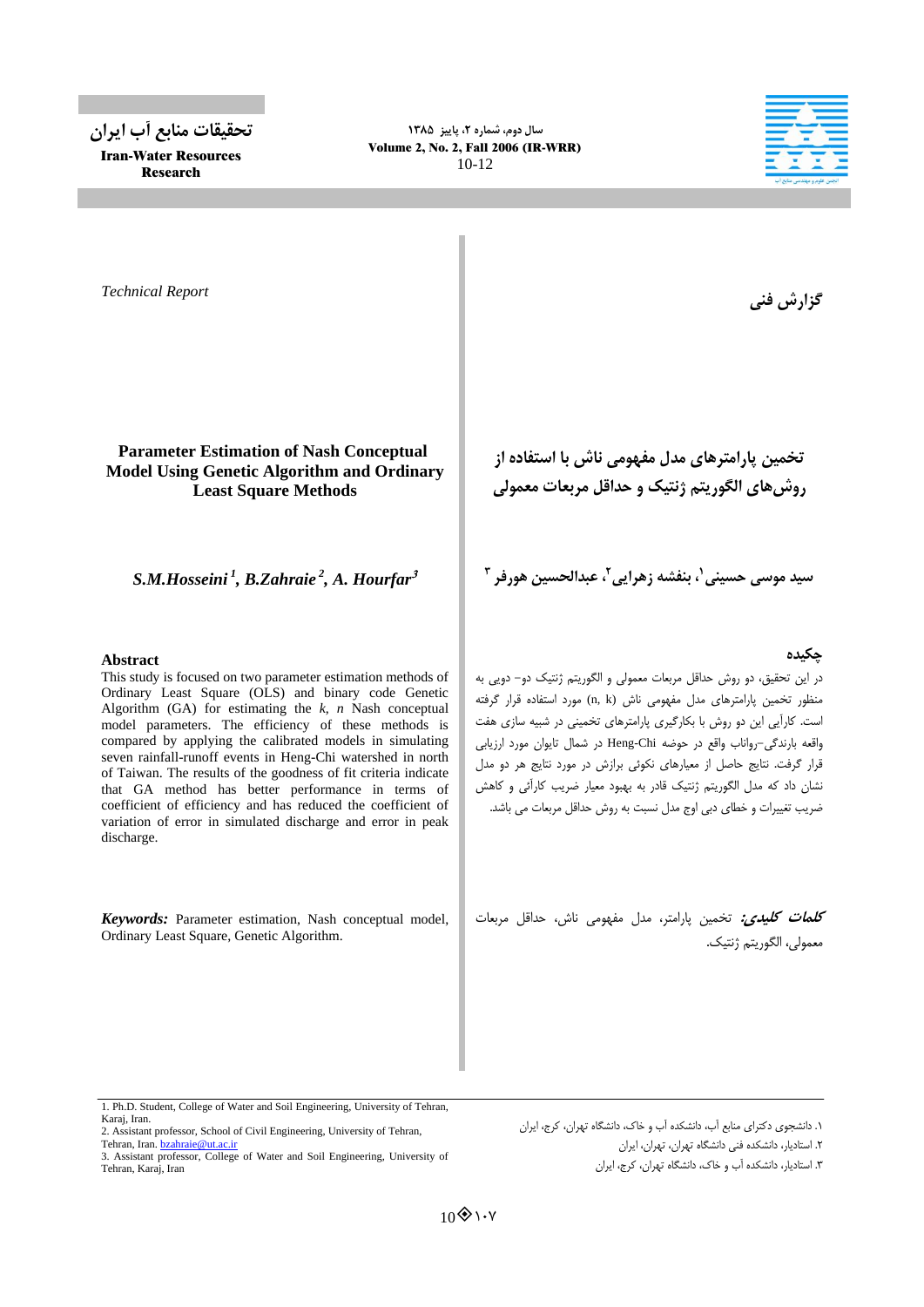## **Introduction**

Lumped conceptual types of models (LCM) such as the Nash conceptual model, as shown in Fig. 1, usually have few parameters which cannot be determined directly from physical catchment characteristics and therefore should be estimated by parameter estimation methods. Mathematical parameter estimation methods such as Ordinary Least Square (OLS) rely on mathematical properties of the error response surface. In OLS method, one often encounters a situation in which the derived Unit Hydrograph (UH) exhibit noise fluctuation among its ordinates. This is mainly caused by nonlinearity, time variance, distributed space, sampling intervals for time, and measurement error (Dooge et al., 1989). In recent years, evolutionary methods such as the Genetic Algorithm (GA) have been successfully used in the field of hydrology and water resources to directly map nonlinear complex relations. Researches indicate that GA may be an efficient and robust means of calibrating for a variety of models where measured time-series data are available (Wang, 1991; Mohan and Loucks, 1995).



**Figure 1- Schematic of cascade of reservoirs in Nash conceptual model**

## **Nash Conceptual Model**

The Nash conceptual model as a two-parameter gamma distribution has the following structure:

$$
u(t) = \frac{1}{k\Gamma(n)} \left(\frac{t}{k}\right)^{(n-1)} e^{-t/k} \tag{1}
$$

 $u(t)$ : ordinate of Instantaneous Unit Hydrograph (IUH) at time *t*,

*t:* time since commence of rainfall and runoff,

*n:*number of linear reservoirs of equal storage coefficient,

*k:* storage coefficient of reservoirs (Nash, 1957).

The merit of this model for UH derivation is that it provides all possible shapes depending on the magnitude of its parameters.

#### **Parameter Estimation Methods**

In the GA model, the Root Mean Square of Error (RMSE) of the simulated values obtained from the

Nash model is considered as the fitness function. The GA model, therefore, searches for the optimal solution which minimizes the simulation errors. MATLAB software has been used for formulating and running the GA model.

In OLS method, Nash model is linearized by applying the logarithm operator as follows:

$$
\ln Q = -\ln k^{n}\Gamma(n) - \frac{t}{k} + (n-1)\ln t
$$
 (2)

With replacing the *Y*=ln*Q*, *X*=ln*t*, *C*=*n*-1, *B*=-1/*k*,  $A = -\ln k^n \Gamma(n)$ , and *Z*=*t*, equation 2 will have a linear form as follows:

$$
Y=A+BZ+CX\tag{3}
$$

Where *B* and *C* must be estimated by OLS method.

To evaluate the goodness of fit for the models, three criteria are selected (Khu, 1998):

1. Nash-Sutcliffe coefficient  $(R^2)$ :

$$
R^{2} = 1 - \frac{\sum_{i=1}^{N} [Q_{obs,t} - Q_{sim,t}]^{2}}{\sum_{i=1}^{N} [Q_{obs,t} - \overline{Q}_{obs}]^{2}}
$$
(4)

2. Coefficient of Variation (*CV*):

$$
CV = \frac{1}{Q} \left( \frac{\sum_{i=1}^{N} [Q_{obs,t} - Q_{sim,t}]^2}{N} \right)^{1/2}
$$
 (5)

3. Error in Peak Discharge (*EPD*):

$$
EP = \frac{Q_{PEAK,sim} - Q_{PEAK,obs}}{Q_{PEAK,obs}}
$$
(6)

where  $Q_{obs,i}$  observed flow in time *t* (m<sup>3</sup>/s);  $Q_{sim,i}$ = simulated flow in time *t* (m<sup>3</sup>/s);  $Q_{obs}$  = average flow in each event  $(m^3/s)$ ;  $N =$  number of time steps in an event;  $Q_{peak,sim}$  = simulated peak flow  $(m^3/s)$ ; and  $Q_{peak,obs}$ = observed peak flow (m<sup>3</sup>/s).

#### **Case Study**

Seven rainfall-runoff events in Heng-Chi watershed (Fig. 2) which is located in northern Taiwan was selected to investigate the applicability of the two parameter estimation approaches. The characteristic of these events are shown in Table 1. In this study, constant slope method has been used for base flow separation and direct runoff data has been used for conducting the analysis.

**تحقيقات هٌابع آب ايراى، سال دٍم، شوار،2ُ پاييس 1331** Volume 2, No. 2, Fall 2006 (IR-WRR)  $1181.5$